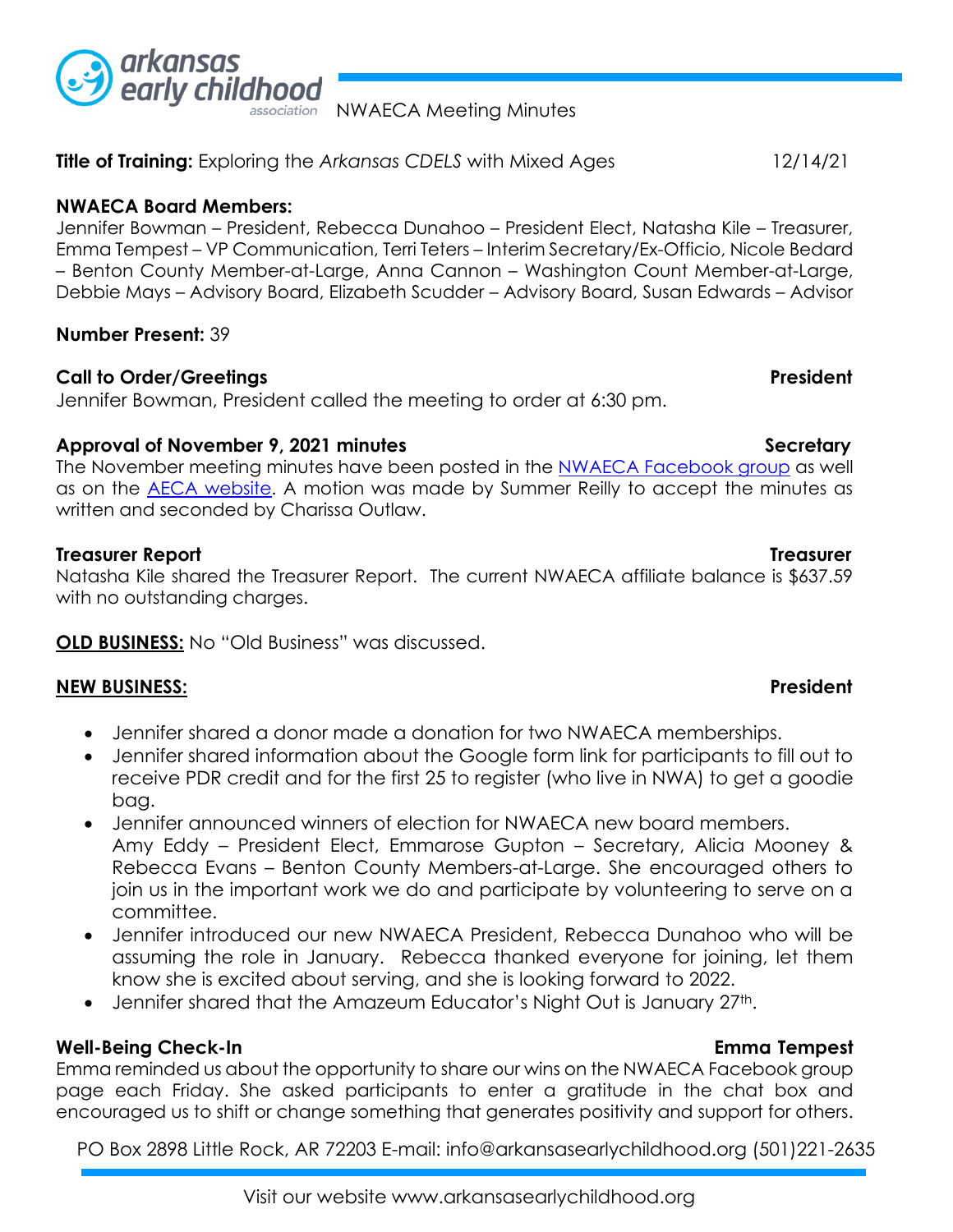

association NWAECA Meeting Minutes

## **Upcoming trainings/conferences/early childhood events Open Share**

- 1. Anna Goff shared about an *upcoming training with the UofA Division of Agriculture*. Deadline tomorrow (12/15/21) - \$25 ServSafe (instead of \$140) – Class and test is this Friday.
- 2. Terri Teters shared upcoming opportunities for Administrators and EC Leaders offered through A-State Childhood Services.

## PAS Level 3 Cohort:

#41151 PAS Items 1, 2, 3 - January 12th 11:30-1:30 #41155 PAS Items 4, 5, 6 - January 26th 11:30-1:30 #41152 PAS Items 7, 8, 9 - February 9th 11:30-1:30

# NWA Director's Roundtable

#37949 Ethics 2.0: Smartphones & Social Media in the Early Childhood Classroom with Guest Speaker Michelle Pounds - January 13th 12:00-2:00

3. Jennifer Bowman shared link for **ECEP** training opportunities.

If you need child development courses/training ECEP offers three different Child Development courses (Child Development Birth-3, Child Development 3-5, Child Development 5-8) available in a self-paced format online! To register click on Enroll Now> Self-Paced Format via the link above.

# **Presentation: Arkansas CDELS with Mixed Age Groups & the Family Child Care Network**

Jennifer introduced Elizabeth Scudder, Early Care and Education Projects (ECEP) who shared what ECEP does for the early childhood educators and the supports and services they provide. She had us reframe our minds to see that almost every one of us, whether in a family child care home setting or a center-based program work with mixed ages. Elizabeth shared the importance of us meeting their developmental needs of where they are and to modify our expectations. However, we must first have an understanding of child development and how important it is for the work we do with our littles. We explored the Arkansas CDELS with Mixed Age Groups and how you can incorporate fun and engaging activities with Mixed Age groups while fostering learning goals. The key is the tool is on a continuum that builds on skills and development and overlaps age groupings. You can get a big picture at a glance of where any child in your classroom is at that time so you can meet their developmental needs regardless of the age group they fall in based on their chronological age. Even if you do not work with this age group, you may have children who are developmentally at this level or are in need of a little extra support and will gain valuable information to support all children's developmental needs. We can see the skills are stair stepped to ensure that we do not miss crucial steps/skills so we ensure children have a solid foundation to build upon.

PO Box 2898 Little Rock, AR 72203 E-mail: info@arkansasearlychildhood.org (501)221-2635 Elizabeth stressed the importance of looking at the terms and definitions so we have a clear understanding of what the domain is asking for. Social Emotional Development is